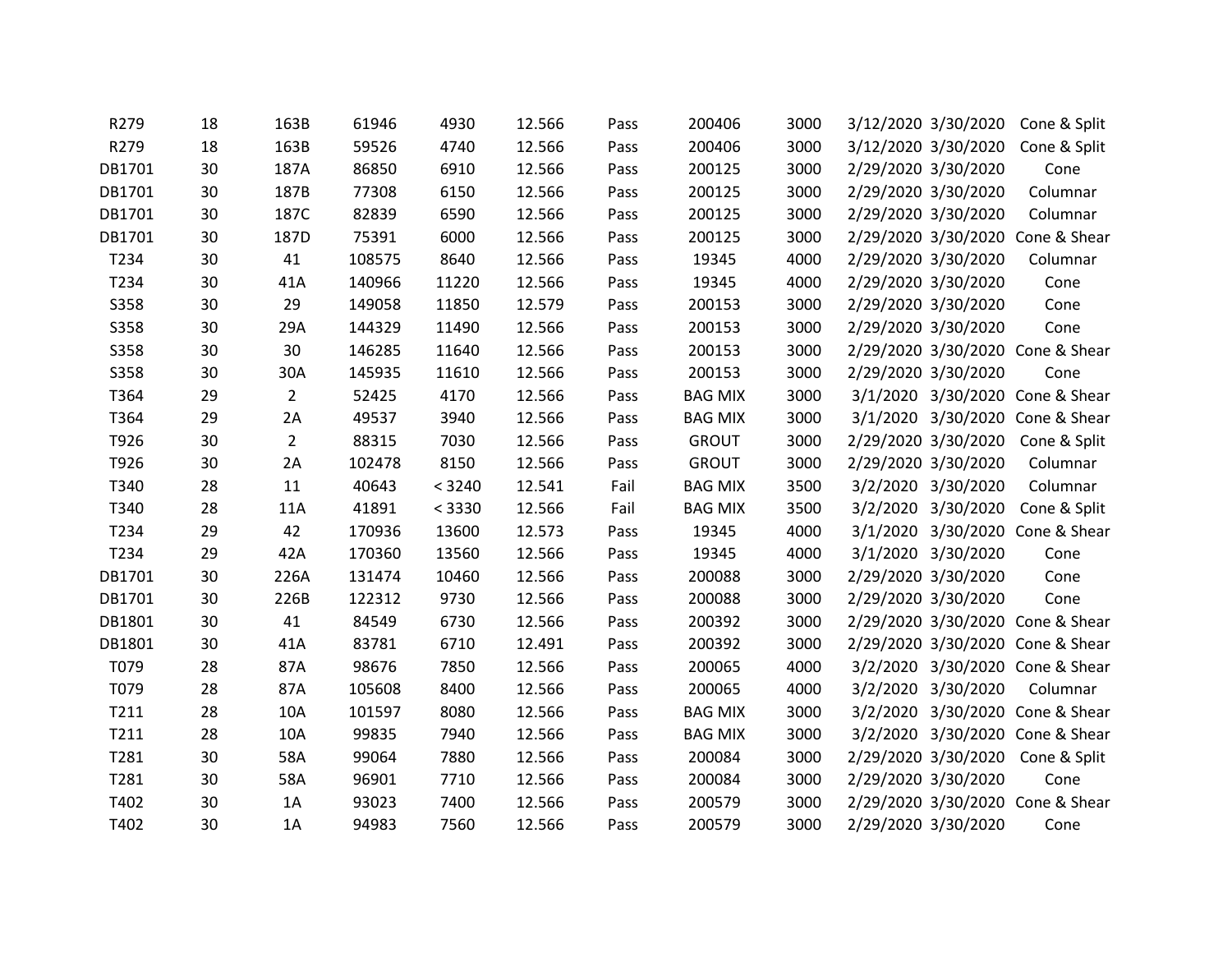| <b>DZA</b> | 28             | 9D             | 148820 | 11840 | 12.566 | Pass | 200372         | 8000 | 3/2/2020 3/30/2020<br>Cone          |  |
|------------|----------------|----------------|--------|-------|--------|------|----------------|------|-------------------------------------|--|
| <b>DZA</b> | 28             | 9 <sub>D</sub> | 151652 | 12070 | 12.566 | Pass | 200372         | 8000 | 3/2/2020 3/30/2020 Cone & Shear     |  |
| <b>DZA</b> | 28             | 9L             | 130247 | 10360 | 12.566 | Pass | 200370         | 8000 | 3/2/2020 3/30/2020 Cone & Shear     |  |
| <b>DZA</b> | 28             | 9L             | 129385 | 10300 | 12.566 | Pass | 200370         | 8000 | 3/2/2020 3/30/2020<br>Cone          |  |
| <b>DZA</b> | 28             | 9M             | 136936 | 10900 | 12.566 | Pass | 200372         | 8000 | 3/2/2020 3/30/2020<br>Cone          |  |
| <b>DZA</b> | 28             | 9M             | 136606 | 10870 | 12.566 | Pass | 200372         | 8000 | 3/2/2020 3/30/2020 Cone & Shear     |  |
| <b>DZA</b> | 30             | 13D            | 113609 | 9040  | 12.566 | Pass | 200370         | 5000 | 2/29/2020 3/30/2020<br>Cone         |  |
| <b>DZA</b> | 30             | 13D            | 116569 | 9280  | 12.566 | Pass | 200370         | 5000 | 2/29/2020 3/30/2020<br>Columnar     |  |
| <b>DZA</b> | 30             | 23M            | 111304 | 8860  | 12.566 | Pass | 200370         | 5500 | 2/29/2020 3/30/2020 Cone & Shear    |  |
| <b>DZA</b> | 30             | 23M            | 114278 | 9080  | 12.592 | Pass | 200370         | 5500 | 2/29/2020 3/30/2020 Cone & Shear    |  |
| <b>DZA</b> | 30             | 13L            | 113298 | 9020  | 12.566 | Pass | 200370         | 5000 | 2/29/2020 3/30/2020<br>Cone         |  |
| <b>DZA</b> | 30             | 13L            | 107679 | 8570  | 12.566 | Pass | 200370         | 5000 | 2/29/2020 3/30/2020 Cone & Shear    |  |
| Q031       | 28             | 495            | 191231 | 7200  | 26.548 | Pass | 200299         | 3000 | 3/2/2020 3/30/2020 Cone & Shear     |  |
| Q031       | 28             | 495A           | 184816 | 6540  | 28.274 | Pass | 200299         | 3000 | 3/2/2020 3/30/2020 Cone & Shear     |  |
| R273       | 14             | 145B           | 64552  | 5140  | 12.566 | Pass | 200256         | 3000 | 3/16/2020 3/30/2020 Cone & Shear    |  |
| R279       | 11             | 164B           | 50612  | 4030  | 12.566 | Pass | 200406         | 3000 | 3/19/2020 3/30/2020 Cone & Shear    |  |
| R279       | 11             | 164B           | 51403  | 4090  | 12.566 | Pass | 200406         | 3000 | 3/19/2020 3/30/2020<br>Cone & Split |  |
| R279       | $\overline{7}$ | 165B           | 59438  | 4730  | 12.566 | Pass | 200406         | 3000 | 3/23/2020 3/30/2020<br>Cone & Split |  |
| R279       | 7              | 165B           | 59512  | 4740  | 12.566 | Pass | 200406         | 3000 | 3/23/2020 3/30/2020<br>Cone & Split |  |
| R279       | 5              | 169B           | 47589  | 3790  | 12.566 | Pass | 20406          | 3000 | 3/25/2020 3/30/2020<br>Cone & Split |  |
| R279       | 5              | 169B           | 49387  | 3930  | 12.566 | Pass | 20406          | 3000 | 3/25/2020 3/30/2020<br>Cone & Split |  |
| R279       | 4              | 170B           | 38996  | 3100  | 12.566 | Pass | 20406          | 3000 | 3/26/2020 3/30/2020<br>Cone & Shear |  |
| R279       | 4              | 170B           | 42166  | 3360  | 12.566 | Pass | 20406          | 3000 | 3/26/2020 3/30/2020 Cone & Shear    |  |
| T924       | 28             | 16             | 90967  | 7240  | 12.566 | Pass | <b>BAG MIX</b> | 3000 | 3/3/2020 3/31/2020<br>Columnar      |  |
| T924       | 28             | 16A            | 83500  | 6640  | 12.566 | Pass | <b>BAG MIX</b> | 3000 | 3/3/2020 3/31/2020<br>Columnar      |  |
| DB1701     | 28             | 680A           | 73508  | 5850  | 12.566 | Pass | 200147         | 3000 | 3/3/2020 3/31/2020 Cone & Shear     |  |
| DB1701     | 28             | 680B           | 72999  | 5810  | 12.566 | Pass | 200147         | 3000 | 3/3/2020 3/31/2020<br>Shear         |  |
| DB1701     | 28             | 2065A          | 96090  | 7650  | 12.566 | Pass | 200150         | 3000 | 3/3/2020 3/31/2020<br>Columnar      |  |
| DB1701     | 28             | 2065B          | 93631  | 7450  | 12.566 | Pass | 200150         | 3000 | 3/3/2020 3/31/2020<br>Columnar      |  |
| 106077     | 28             | G18A           | 126731 | 10080 | 12.566 | Pass |                | 4000 | 3/3/2020 3/31/2020<br>Columnar      |  |
| 106077     | 28             | G18A           | 124504 | 9910  | 12.566 | Pass |                | 4000 | 3/3/2020 3/31/2020<br>Columnar      |  |
| DB1601     | 28             | 139            | 73094  | 5830  | 12.541 | Pass | 200341         | 4000 | 3/3/2020 3/31/2020<br>Shear         |  |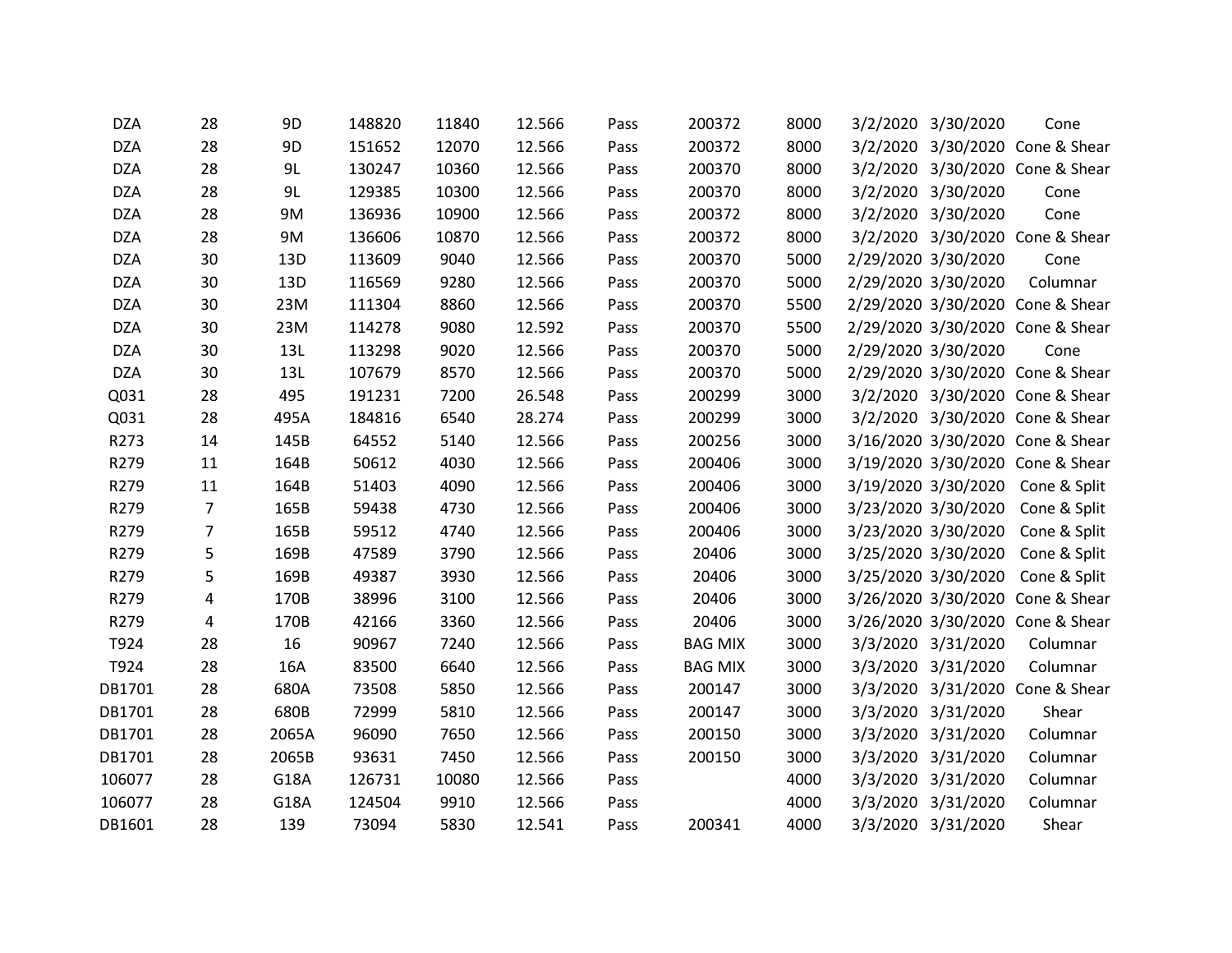| DB1601     | 28   | 139A         | 69178  | 5510   | 12.566 | Pass | 200341 | 4000 |                    | 3/3/2020 3/31/2020  | Cone                             |
|------------|------|--------------|--------|--------|--------|------|--------|------|--------------------|---------------------|----------------------------------|
| DB1601     | 28   | 140          | 76075  | 6050   | 12.566 | Pass | 200341 | 4000 |                    |                     | 3/3/2020 3/31/2020 Cone & Shear  |
| DB1601     | 28   | 140A         | 75660  | 6020   | 12.566 | Pass | 200341 | 4000 |                    | 3/3/2020 3/31/2020  | Columnar                         |
| <b>DZA</b> | 28   | 14D          | 106367 | 8460   | 12.566 | Pass | 200370 | 5000 |                    | 3/3/2020 3/31/2020  | Cone                             |
| <b>DZA</b> | 28   | 14D          | 104057 | 8280   | 12.566 | Pass | 200370 | 5000 |                    | 3/3/2020 3/31/2020  | Cone                             |
| <b>DZA</b> | 28   | 14L          | 106457 | 8470   | 12.566 | Pass | 200370 | 5000 |                    | 3/3/2020 3/31/2020  | Cone                             |
| <b>DZA</b> | 28   | 14L          | 109858 | 8740   | 12.566 | Pass | 200370 | 5000 |                    |                     | 3/3/2020 3/31/2020 Cone & Shear  |
| <b>DZA</b> | 28   | 24M          | 112827 | 8980   | 12.566 | Pass | 200370 | 5500 |                    | 3/3/2020 3/31/2020  | Cone                             |
| <b>DZA</b> | 28   | 24M          | 118351 | 9420   | 12.566 | Pass | 200370 | 5500 |                    | 3/3/2020 3/31/2020  | Cone                             |
| Q031       | 28   | 496          | 195056 | 6900   | 28.274 | Pass | 200297 | 3000 |                    |                     | 3/3/2020 3/31/2020 Cone & Shear  |
| Q031       | 28   | 496A         | 195657 | 6920   | 28.274 | Pass | 200297 | 3000 |                    |                     | 3/3/2020 3/31/2020 Cone & Shear  |
| S307       | 28   | 24           | 70727  | 5670   | 12.479 | Pass | 200396 | 3000 |                    |                     | 3/3/2020 3/31/2020 Cone & Split  |
| S307       | 28   | 24A          | 71515  | 5690   | 12.566 | Pass | 200396 | 3000 |                    |                     | 3/3/2020 3/31/2020 Cone & Shear  |
| T070       | 28   | 14           | 84672  | 6700   | 12.629 | Pass | 200561 | 3000 |                    | 3/3/2020 3/31/2020  | Shear                            |
| T070       | 28   | 14A          | 84975  | 6760   | 12.566 | Pass | 200561 | 3000 |                    |                     | 3/3/2020 3/31/2020 Cone & Shear  |
| S127       | 28   | 132          | 100449 | 7990   | 12.566 | Pass | 200567 | 3000 |                    | 3/3/2020 3/31/2020  | Cone                             |
| S127       | 28   | 132A         | 100781 | 8020   | 12.566 | Pass | 200567 | 3000 |                    |                     | 3/3/2020 3/31/2020 Cone & Shear  |
| S202       | 14   | 126C         | 136009 | 4810   | 28.274 | Pass | 200144 | 3000 |                    |                     | 3/17/2020 3/31/2020 Cone & Shear |
| S202       | 14   | 126C         | 143036 | 5060   | 28.274 | Pass | 200144 | 3000 |                    |                     | 3/17/2020 3/31/2020 Cone & Shear |
| DB1801     | 28   | 44           | 58536  | 4660   | 12.566 | Pass | 200169 | 3000 |                    | 3/3/2020 3/31/2020  | Cone                             |
| DB1801     | 28   | 44A          | 53279  | 4240   | 12.566 | Pass | 200169 | 3000 |                    | 3/3/2020 3/31/2020  | Columnar                         |
| 123309     | 12   | 4ARB         | 127507 | 10150  | 12.566 | Pass | 200031 | 8000 |                    | 3/19/2020 3/31/2020 | Cone                             |
| 123309     | 12   | 4ARB         | 133560 | 10630  | 12.566 | Pass | 200031 | 8000 |                    | 3/19/2020 3/31/2020 | Cone                             |
| S127       | 8    | 145B         | 59348  | 4720   | 12.566 | Pass | 200039 | 4000 |                    |                     | 3/23/2020 3/31/2020 Cone & Shear |
| S127       | 8    | 145C         | 60136  | 4790   | 12.566 | Pass | 200039 | 4000 |                    |                     | 3/23/2020 3/31/2020 Cone & Shear |
| S359       | 6HR  | 12B          | 56802  | < 2010 | 28.274 | Fail | 200138 | 2500 | 3/31/2020 4/1/2020 |                     | Cone & Split                     |
| S359       | 6HR  | 12C          | 56042  | < 1980 | 28.274 | Fail | 200138 | 2500 | 3/31/2020 4/1/2020 |                     | Cone & Split                     |
| S359       | 10HR | 12E          | 85414  | 3020   | 28.274 | Pass | 200138 | 2500 | 3/31/2020 4/1/2020 |                     | Shear                            |
| S359       | 10HR | 12D          | 73279  | 2590   | 28.274 | Pass | 200138 | 2500 | 3/31/2020 4/1/2020 |                     | Columnar                         |
| T255       | 28   | $\mathbf{1}$ | 68558  | 5460   | 12.566 | Pass | 200182 | 3000 | 3/4/2020           | 4/1/2020            | Cone & Shear                     |
| T255       | 28   | 1A           | 66199  | 5270   | 12.566 | Pass | 200182 | 3000 | 3/4/2020           | 4/1/2020            | Cone & Shear                     |
| 111041     | 28   | BR2-12       | 63743  | 5070   | 12.566 | Pass | 200316 | 3000 | 3/4/2020           |                     | 4/1/2020 Cone & Shear            |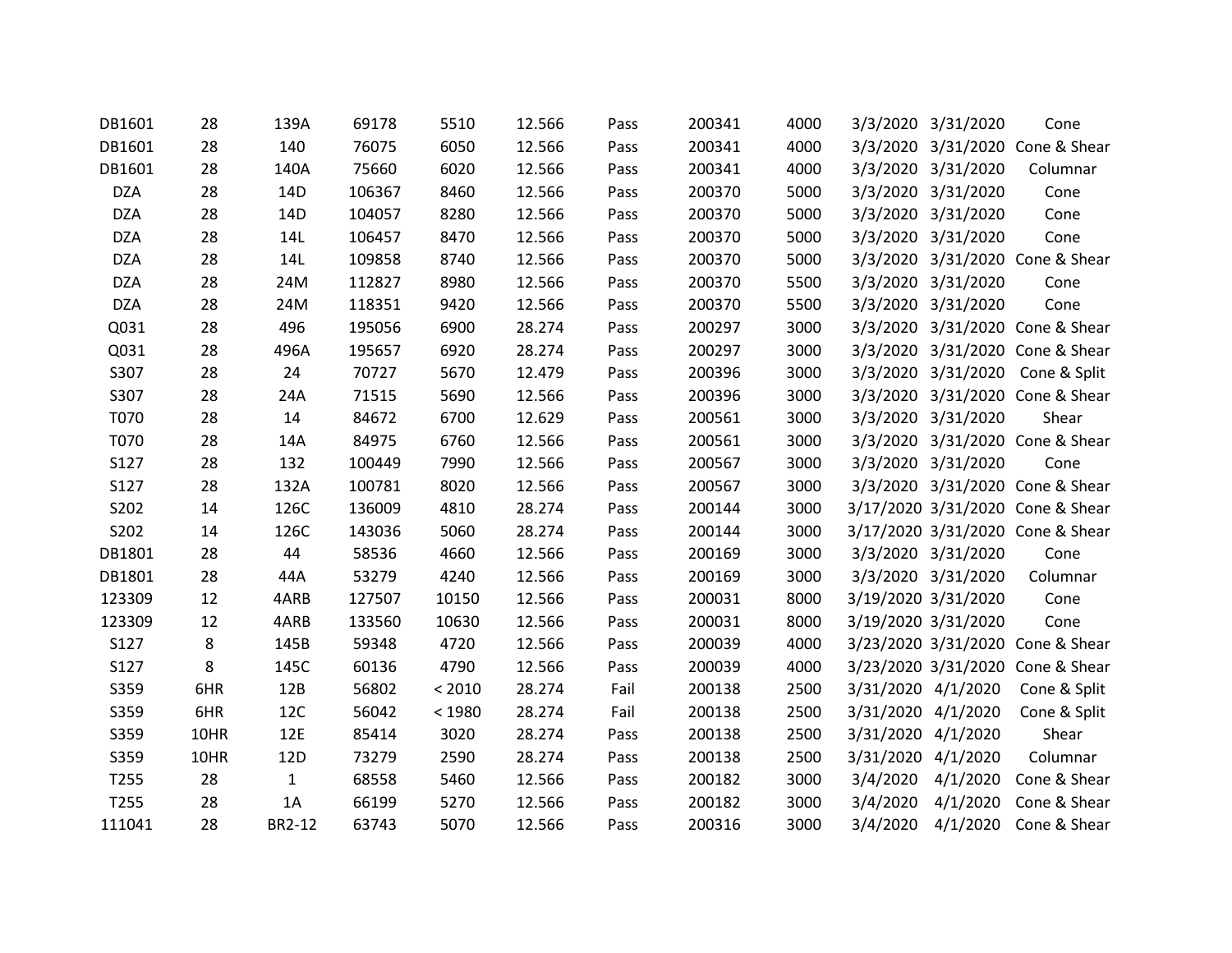| 111041 | 28 | <b>BR2-12A</b> | 65468  | 5210  | 12.566 | Pass | 200316         | 3000 | 3/4/2020 | 4/1/2020 | Cone                  |
|--------|----|----------------|--------|-------|--------|------|----------------|------|----------|----------|-----------------------|
| S060   | 28 | 539            | 72573  | 5780  | 12.566 | Pass | 200196         | 3000 | 3/4/2020 | 4/1/2020 | Cone                  |
| S060   | 28 | 539A           | 72744  | 5790  | 12.566 | Pass | 200196         | 3000 | 3/4/2020 | 4/1/2020 | Cone & Shear          |
| R260   | 28 | <b>IR335</b>   | 86339  | 6870  | 12.566 | Pass | 200110         | 3000 | 3/4/2020 | 4/1/2020 | Cone                  |
| R260   | 28 | <b>IR335B</b>  | 82794  | 6590  | 12.566 | Pass | 200110         | 3000 | 3/4/2020 | 4/1/2020 | Cone & Shear          |
| T340   | 28 | 12             | 46831  | 3730  | 12.566 | Pass | <b>BAG MIX</b> | 3500 | 3/4/2020 | 4/1/2020 | Columnar              |
| T340   | 28 | 12A            | 48634  | 3870  | 12.566 | Pass | <b>BAG MIX</b> | 3500 | 3/4/2020 | 4/1/2020 | Cone & Shear          |
| S202   | 28 | 120            | 74768  | 5950  | 12.566 | Pass | 200143         | 4000 | 3/4/2020 | 4/1/2020 | Columnar              |
| S202   | 28 | 120A           | 77463  | 6160  | 12.566 | Pass | 200143         | 4000 | 3/4/2020 | 4/1/2020 | Cone                  |
| P230   | 28 | 1744           | 66008  | 5250  | 12.566 | Pass | 200154         | 3000 | 3/4/2020 | 4/1/2020 | Cone & Shear          |
| P230   | 28 | 1744A          | 68869  | 5480  | 12.566 | Pass | 200154         | 3000 | 3/4/2020 | 4/1/2020 | Cone & Shear          |
| T103   | 28 | 10             | 120158 | 9560  | 12.566 | Pass |                | 3000 | 3/4/2020 | 4/1/2020 | Cone & Shear          |
| T103   | 28 | 10A            | 141649 | 11270 | 12.566 | Pass |                | 3000 | 3/4/2020 | 4/1/2020 | Cone                  |
| T283   | 28 | 8              | 65870  | 5240  | 12.566 | Pass | 200189         | 3000 | 3/4/2020 | 4/1/2020 | Cone & Shear          |
| T283   | 28 | 8A             | 67762  | 5390  | 12.566 | Pass | 200189         | 3000 | 3/4/2020 | 4/1/2020 | Columnar              |
| T365   | 28 | 3              | 67044  | 5320  | 12.598 | Pass | 200555         | 3000 | 3/4/2020 | 4/1/2020 | Cone & Shear          |
| T365   | 28 | 3A             | 61627  | 4900  | 12.566 | Pass | 200555         | 3000 | 3/4/2020 | 4/1/2020 | Cone & Shear          |
| T924   | 28 | 3              | 89923  | 7160  | 12.566 | Pass | <b>BAG MIX</b> | 3000 | 3/4/2020 | 4/1/2020 | Cone                  |
| T924   | 28 | 3A             | 91065  | 7250  | 12.566 | Pass | <b>BAG MIX</b> | 3000 | 3/4/2020 | 4/1/2020 | Cone                  |
| T924   | 28 | 17             | 104908 | 8350  | 12.566 | Pass | <b>BAG MIX</b> | 3000 | 3/4/2020 | 4/1/2020 | Cone & Shear          |
| T924   | 28 | 17A            | 140942 | 11220 | 12.566 | Pass | <b>BAG MIX</b> | 3000 | 3/4/2020 | 4/1/2020 | Columnar              |
| DB1701 | 28 | 188A           | 84383  | 6710  | 12.566 | Pass | 200125         | 3000 | 3/4/2020 | 4/1/2020 | Cone & Shear          |
| DB1701 | 28 | 188B           | 87791  | 6990  | 12.566 | Pass | 200125         | 3000 | 3/4/2020 | 4/1/2020 | Cone & Shear          |
| DB1701 | 28 | 2066A          | 125156 | 4430  | 28.274 | Pass | 200144         | 3000 | 3/4/2020 | 4/1/2020 | Cone & Shear          |
| DB1701 | 28 | 2066B          | 127090 | 4490  | 28.274 | Pass | 200144         | 3000 | 3/4/2020 | 4/1/2020 | Cone & Shear          |
| DB1701 | 28 | 2124A          | 64584  | 5110  | 12.642 | Pass | 200150         | 3000 | 3/4/2020 |          | 4/1/2020 Cone & Shear |
| DB1701 | 28 | 2124B          | 65120  | 5180  | 12.566 | Pass | 200150         | 3000 | 3/4/2020 | 4/1/2020 | Cone                  |
| 106077 | 28 | 19A            | 75604  | 6020  | 12.566 | Pass | 200286         | 3000 | 3/4/2020 | 4/1/2020 | Cone & Shear          |
| 106077 | 28 | 19A            | 74459  | 5930  | 12.566 | Pass | 200286         | 3000 | 3/4/2020 | 4/1/2020 | Cone                  |
| Q030   | 28 | 435A           | 54438  | 4330  | 12.566 | Pass | 200359         | 3000 | 3/4/2020 | 4/1/2020 | Cone & Shear          |
| Q030   | 28 | 435A           | 46973  | 3740  | 12.566 | Pass | 200359         | 3000 | 3/4/2020 | 4/1/2020 | Cone & Shear          |
| S009   | 28 | 19A            | 74363  | 5910  | 12.573 | Pass | 200283         | 3000 | 3/4/2020 |          | 4/1/2020 Cone & Shear |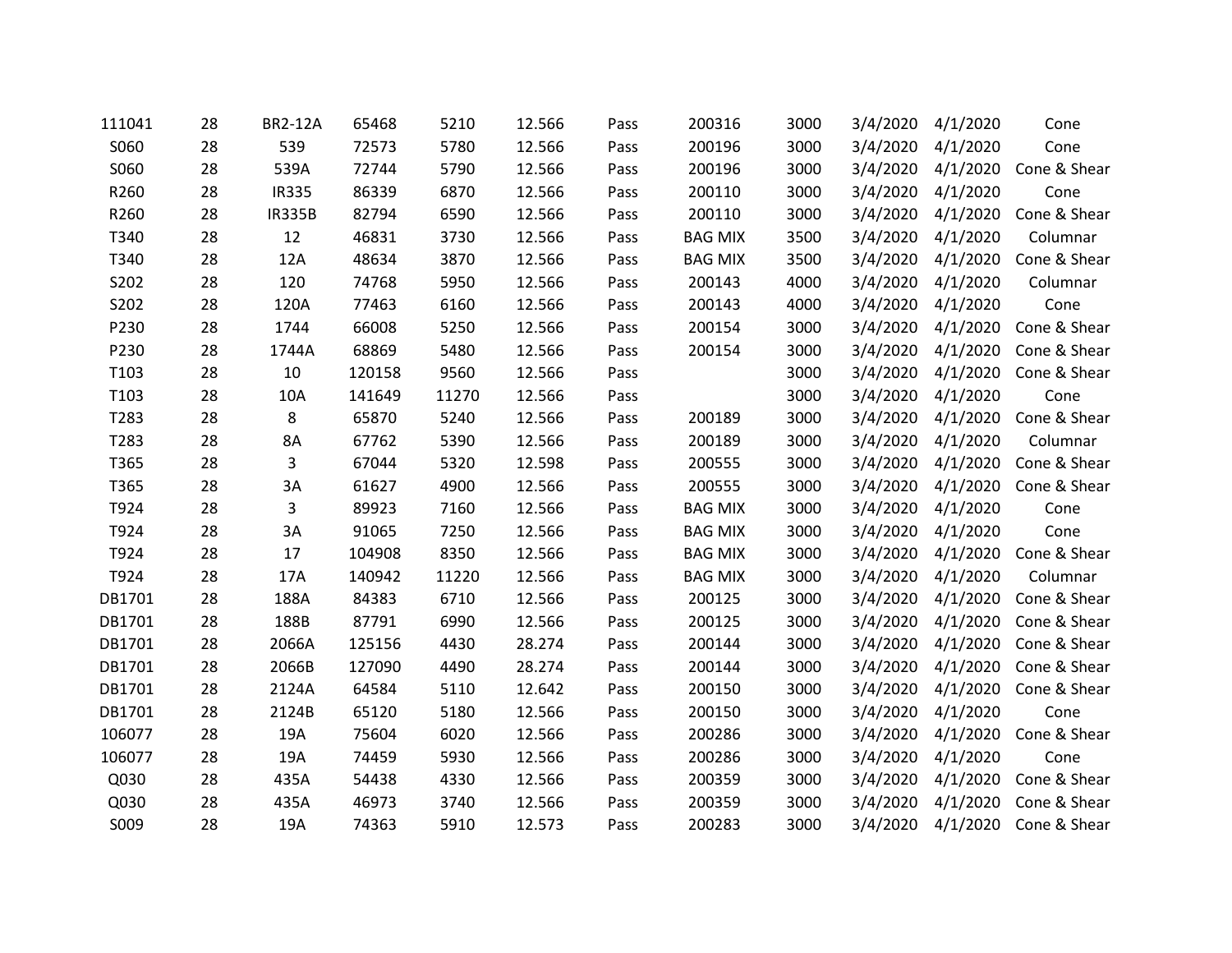| 93072<br>T013<br>28<br>4A<br>7410<br>12.566<br>200206<br>3000<br>3/4/2020<br>4/1/2020<br>Pass<br>T013<br>28<br>90156<br>7170<br>200206<br>3000<br>3/4/2020<br>4/1/2020<br>4A<br>12.566<br>Pass<br>28<br>3/4/2020<br>4/1/2020<br>T211<br>11A<br>67059<br>5340<br>12.566<br><b>BAG MIX</b><br>3000<br>Pass<br>T211<br>28<br>95071<br>7570<br>3000<br>3/4/2020<br>4/1/2020<br>11A<br>12.566<br><b>BAG MIX</b><br>Pass<br>T281<br>28<br>59A<br>3000<br>88581<br>7050<br>12.566<br>200084<br>3/4/2020<br>4/1/2020<br>Pass<br>4/1/2020<br>T281<br>28<br>59A<br>87651<br>6980<br>12.566<br>200084<br>3000<br>3/4/2020<br>Pass<br>T343<br>4/1/2020<br>28<br>5A<br>45154<br>3590<br>12.566<br>200321<br>3000<br>3/4/2020<br>Pass<br>28<br>55364<br>200321<br>3000<br>3/4/2020<br>4/1/2020<br>T343<br>5A<br>4410<br>12.566<br>Pass<br><b>DZA</b><br>28<br>5A<br>79898<br>6360<br>3500<br>3/4/2020<br>4/1/2020<br>12.566<br>Pass<br>200371<br><b>DZA</b><br>28<br>5B<br>80616<br>6420<br>12.566<br>200371<br>3500<br>3/4/2020<br>4/1/2020<br>Pass<br>28<br>5500<br>3/4/2020<br>4/1/2020<br><b>DZA</b><br>25L<br>115002<br>9150<br>12.566<br>200370<br>Pass<br>3/4/2020<br>4/1/2020<br><b>DZA</b><br>28<br>25L<br>101930<br>8110<br>12.566<br>200370<br>5500<br>Pass<br><b>DZA</b><br>28<br>26L<br>154525<br>7000<br>3/4/2020<br>4/1/2020<br>12300<br>12.566<br>Pass<br>200372<br><b>DZA</b><br>28<br>26L<br>156217<br>12.566<br>7000<br>3/4/2020<br>4/1/2020<br>12430<br>200372<br>Pass<br>DB1701<br>28<br>375A<br>75239<br>5990<br>12.566<br>200150<br>3000<br>3/4/2020<br>4/1/2020<br>Pass<br>3000<br>DB1701<br>28<br>375B<br>78457<br>6240<br>12.566<br>200150<br>3/4/2020<br>4/1/2020<br>Pass<br>28<br>11A<br>4/1/2020<br>T265<br>110104<br>8750<br>12.585<br><b>GROUT</b><br>3000<br>3/4/2020<br>Pass<br>T265<br>28<br>9050<br><b>GROUT</b><br>3/4/2020<br>4/1/2020<br>11A<br>113684<br>12.566<br>3000<br>Pass<br>T307<br>3B<br>62834<br>5000<br>200516<br>4000<br>3/18/2020<br>14<br>12.566<br>Pass<br>4/1/2020<br>S127<br>28<br>133<br>89666<br>7160<br>200418<br>3000<br>3/4/2020<br>4/1/2020<br>12.516<br>Pass<br>S127<br>3/4/2020<br>28<br>133A<br>92480<br>7360<br>12.566<br>200418<br>3000<br>4/1/2020<br>Pass<br>DB1801<br>43<br>3000<br>28<br>63481<br>5090<br>12.466<br>200196<br>3/4/2020<br>4/1/2020<br>Pass<br>64086<br>3/4/2020<br>4/1/2020<br>DB1801<br>28<br>43A<br>5100<br>12.566<br>200196<br>3000<br>Pass<br>28<br>13<br>59000<br>3/4/2020<br>4/1/2020<br>121515<br>4700<br>12.566<br>Pass<br>200063<br>3000<br>121515<br>28<br>13A<br>59705<br>4750<br>12.566<br>200063<br>3000<br>3/4/2020<br>4/1/2020<br>Pass<br>28<br>122232<br>$\mathbf{1}$<br>72074<br>5740<br>3000<br>3/4/2020<br>4/1/2020<br>12.566<br>200032<br>Pass<br>122232<br>28<br>1A<br>70570<br>5620<br>12.566<br>200032<br>3000<br>3/4/2020<br>4/1/2020<br>Pass<br>R279<br>7<br>166B<br>58682<br>20408<br>4000<br>4/1/2020<br>4670<br>12.566<br>3/25/2020<br>Pass<br>7<br>4/1/2020<br>R279<br>166B<br>56879<br>4530<br>12.566<br>Pass<br>20408<br>4000<br>3/25/2020<br>R279<br>7<br>167B<br>20408<br>3/25/2020 4/1/2020<br>62985<br>5010<br>12.566<br>Pass<br>4000<br>$\overline{7}$<br>4000<br>R279<br>167B<br>60379<br>4800<br>12.566<br>20408<br>3/25/2020 4/1/2020<br>Pass | S009 | 28 | 19A | 77695 | 6180 | 12.566 | Pass | 200283 | 3000 | 3/4/2020 | 4/1/2020 | Cone         |
|--------------------------------------------------------------------------------------------------------------------------------------------------------------------------------------------------------------------------------------------------------------------------------------------------------------------------------------------------------------------------------------------------------------------------------------------------------------------------------------------------------------------------------------------------------------------------------------------------------------------------------------------------------------------------------------------------------------------------------------------------------------------------------------------------------------------------------------------------------------------------------------------------------------------------------------------------------------------------------------------------------------------------------------------------------------------------------------------------------------------------------------------------------------------------------------------------------------------------------------------------------------------------------------------------------------------------------------------------------------------------------------------------------------------------------------------------------------------------------------------------------------------------------------------------------------------------------------------------------------------------------------------------------------------------------------------------------------------------------------------------------------------------------------------------------------------------------------------------------------------------------------------------------------------------------------------------------------------------------------------------------------------------------------------------------------------------------------------------------------------------------------------------------------------------------------------------------------------------------------------------------------------------------------------------------------------------------------------------------------------------------------------------------------------------------------------------------------------------------------------------------------------------------------------------------------------------------------------------------------------------------------------------------------------------------------------------------------------------------------------------------------------------------------------------------------------------------------------------------------------------------------------------------------------------------------------------------------------------------------------------------------------------------------------------------------------------------------------------------------------------------------------------------------------------------------------------------------------------------------------------------------|------|----|-----|-------|------|--------|------|--------|------|----------|----------|--------------|
|                                                                                                                                                                                                                                                                                                                                                                                                                                                                                                                                                                                                                                                                                                                                                                                                                                                                                                                                                                                                                                                                                                                                                                                                                                                                                                                                                                                                                                                                                                                                                                                                                                                                                                                                                                                                                                                                                                                                                                                                                                                                                                                                                                                                                                                                                                                                                                                                                                                                                                                                                                                                                                                                                                                                                                                                                                                                                                                                                                                                                                                                                                                                                                                                                                                              |      |    |     |       |      |        |      |        |      |          |          | Cone & Shear |
|                                                                                                                                                                                                                                                                                                                                                                                                                                                                                                                                                                                                                                                                                                                                                                                                                                                                                                                                                                                                                                                                                                                                                                                                                                                                                                                                                                                                                                                                                                                                                                                                                                                                                                                                                                                                                                                                                                                                                                                                                                                                                                                                                                                                                                                                                                                                                                                                                                                                                                                                                                                                                                                                                                                                                                                                                                                                                                                                                                                                                                                                                                                                                                                                                                                              |      |    |     |       |      |        |      |        |      |          |          | Cone & Shear |
|                                                                                                                                                                                                                                                                                                                                                                                                                                                                                                                                                                                                                                                                                                                                                                                                                                                                                                                                                                                                                                                                                                                                                                                                                                                                                                                                                                                                                                                                                                                                                                                                                                                                                                                                                                                                                                                                                                                                                                                                                                                                                                                                                                                                                                                                                                                                                                                                                                                                                                                                                                                                                                                                                                                                                                                                                                                                                                                                                                                                                                                                                                                                                                                                                                                              |      |    |     |       |      |        |      |        |      |          |          | Cone & Shear |
|                                                                                                                                                                                                                                                                                                                                                                                                                                                                                                                                                                                                                                                                                                                                                                                                                                                                                                                                                                                                                                                                                                                                                                                                                                                                                                                                                                                                                                                                                                                                                                                                                                                                                                                                                                                                                                                                                                                                                                                                                                                                                                                                                                                                                                                                                                                                                                                                                                                                                                                                                                                                                                                                                                                                                                                                                                                                                                                                                                                                                                                                                                                                                                                                                                                              |      |    |     |       |      |        |      |        |      |          |          | Cone & Shear |
|                                                                                                                                                                                                                                                                                                                                                                                                                                                                                                                                                                                                                                                                                                                                                                                                                                                                                                                                                                                                                                                                                                                                                                                                                                                                                                                                                                                                                                                                                                                                                                                                                                                                                                                                                                                                                                                                                                                                                                                                                                                                                                                                                                                                                                                                                                                                                                                                                                                                                                                                                                                                                                                                                                                                                                                                                                                                                                                                                                                                                                                                                                                                                                                                                                                              |      |    |     |       |      |        |      |        |      |          |          | Cone & Split |
|                                                                                                                                                                                                                                                                                                                                                                                                                                                                                                                                                                                                                                                                                                                                                                                                                                                                                                                                                                                                                                                                                                                                                                                                                                                                                                                                                                                                                                                                                                                                                                                                                                                                                                                                                                                                                                                                                                                                                                                                                                                                                                                                                                                                                                                                                                                                                                                                                                                                                                                                                                                                                                                                                                                                                                                                                                                                                                                                                                                                                                                                                                                                                                                                                                                              |      |    |     |       |      |        |      |        |      |          |          | Cone & Shear |
|                                                                                                                                                                                                                                                                                                                                                                                                                                                                                                                                                                                                                                                                                                                                                                                                                                                                                                                                                                                                                                                                                                                                                                                                                                                                                                                                                                                                                                                                                                                                                                                                                                                                                                                                                                                                                                                                                                                                                                                                                                                                                                                                                                                                                                                                                                                                                                                                                                                                                                                                                                                                                                                                                                                                                                                                                                                                                                                                                                                                                                                                                                                                                                                                                                                              |      |    |     |       |      |        |      |        |      |          |          | Cone & Split |
|                                                                                                                                                                                                                                                                                                                                                                                                                                                                                                                                                                                                                                                                                                                                                                                                                                                                                                                                                                                                                                                                                                                                                                                                                                                                                                                                                                                                                                                                                                                                                                                                                                                                                                                                                                                                                                                                                                                                                                                                                                                                                                                                                                                                                                                                                                                                                                                                                                                                                                                                                                                                                                                                                                                                                                                                                                                                                                                                                                                                                                                                                                                                                                                                                                                              |      |    |     |       |      |        |      |        |      |          |          | Cone & Shear |
|                                                                                                                                                                                                                                                                                                                                                                                                                                                                                                                                                                                                                                                                                                                                                                                                                                                                                                                                                                                                                                                                                                                                                                                                                                                                                                                                                                                                                                                                                                                                                                                                                                                                                                                                                                                                                                                                                                                                                                                                                                                                                                                                                                                                                                                                                                                                                                                                                                                                                                                                                                                                                                                                                                                                                                                                                                                                                                                                                                                                                                                                                                                                                                                                                                                              |      |    |     |       |      |        |      |        |      |          |          | Cone & Shear |
|                                                                                                                                                                                                                                                                                                                                                                                                                                                                                                                                                                                                                                                                                                                                                                                                                                                                                                                                                                                                                                                                                                                                                                                                                                                                                                                                                                                                                                                                                                                                                                                                                                                                                                                                                                                                                                                                                                                                                                                                                                                                                                                                                                                                                                                                                                                                                                                                                                                                                                                                                                                                                                                                                                                                                                                                                                                                                                                                                                                                                                                                                                                                                                                                                                                              |      |    |     |       |      |        |      |        |      |          |          | Cone & Split |
|                                                                                                                                                                                                                                                                                                                                                                                                                                                                                                                                                                                                                                                                                                                                                                                                                                                                                                                                                                                                                                                                                                                                                                                                                                                                                                                                                                                                                                                                                                                                                                                                                                                                                                                                                                                                                                                                                                                                                                                                                                                                                                                                                                                                                                                                                                                                                                                                                                                                                                                                                                                                                                                                                                                                                                                                                                                                                                                                                                                                                                                                                                                                                                                                                                                              |      |    |     |       |      |        |      |        |      |          |          | Columnar     |
|                                                                                                                                                                                                                                                                                                                                                                                                                                                                                                                                                                                                                                                                                                                                                                                                                                                                                                                                                                                                                                                                                                                                                                                                                                                                                                                                                                                                                                                                                                                                                                                                                                                                                                                                                                                                                                                                                                                                                                                                                                                                                                                                                                                                                                                                                                                                                                                                                                                                                                                                                                                                                                                                                                                                                                                                                                                                                                                                                                                                                                                                                                                                                                                                                                                              |      |    |     |       |      |        |      |        |      |          |          | Cone & Shear |
|                                                                                                                                                                                                                                                                                                                                                                                                                                                                                                                                                                                                                                                                                                                                                                                                                                                                                                                                                                                                                                                                                                                                                                                                                                                                                                                                                                                                                                                                                                                                                                                                                                                                                                                                                                                                                                                                                                                                                                                                                                                                                                                                                                                                                                                                                                                                                                                                                                                                                                                                                                                                                                                                                                                                                                                                                                                                                                                                                                                                                                                                                                                                                                                                                                                              |      |    |     |       |      |        |      |        |      |          |          | Cone         |
|                                                                                                                                                                                                                                                                                                                                                                                                                                                                                                                                                                                                                                                                                                                                                                                                                                                                                                                                                                                                                                                                                                                                                                                                                                                                                                                                                                                                                                                                                                                                                                                                                                                                                                                                                                                                                                                                                                                                                                                                                                                                                                                                                                                                                                                                                                                                                                                                                                                                                                                                                                                                                                                                                                                                                                                                                                                                                                                                                                                                                                                                                                                                                                                                                                                              |      |    |     |       |      |        |      |        |      |          |          | Cone & Shear |
|                                                                                                                                                                                                                                                                                                                                                                                                                                                                                                                                                                                                                                                                                                                                                                                                                                                                                                                                                                                                                                                                                                                                                                                                                                                                                                                                                                                                                                                                                                                                                                                                                                                                                                                                                                                                                                                                                                                                                                                                                                                                                                                                                                                                                                                                                                                                                                                                                                                                                                                                                                                                                                                                                                                                                                                                                                                                                                                                                                                                                                                                                                                                                                                                                                                              |      |    |     |       |      |        |      |        |      |          |          | Cone & Split |
|                                                                                                                                                                                                                                                                                                                                                                                                                                                                                                                                                                                                                                                                                                                                                                                                                                                                                                                                                                                                                                                                                                                                                                                                                                                                                                                                                                                                                                                                                                                                                                                                                                                                                                                                                                                                                                                                                                                                                                                                                                                                                                                                                                                                                                                                                                                                                                                                                                                                                                                                                                                                                                                                                                                                                                                                                                                                                                                                                                                                                                                                                                                                                                                                                                                              |      |    |     |       |      |        |      |        |      |          |          | Cone & Split |
|                                                                                                                                                                                                                                                                                                                                                                                                                                                                                                                                                                                                                                                                                                                                                                                                                                                                                                                                                                                                                                                                                                                                                                                                                                                                                                                                                                                                                                                                                                                                                                                                                                                                                                                                                                                                                                                                                                                                                                                                                                                                                                                                                                                                                                                                                                                                                                                                                                                                                                                                                                                                                                                                                                                                                                                                                                                                                                                                                                                                                                                                                                                                                                                                                                                              |      |    |     |       |      |        |      |        |      |          |          | Columnar     |
|                                                                                                                                                                                                                                                                                                                                                                                                                                                                                                                                                                                                                                                                                                                                                                                                                                                                                                                                                                                                                                                                                                                                                                                                                                                                                                                                                                                                                                                                                                                                                                                                                                                                                                                                                                                                                                                                                                                                                                                                                                                                                                                                                                                                                                                                                                                                                                                                                                                                                                                                                                                                                                                                                                                                                                                                                                                                                                                                                                                                                                                                                                                                                                                                                                                              |      |    |     |       |      |        |      |        |      |          |          | Columnar     |
|                                                                                                                                                                                                                                                                                                                                                                                                                                                                                                                                                                                                                                                                                                                                                                                                                                                                                                                                                                                                                                                                                                                                                                                                                                                                                                                                                                                                                                                                                                                                                                                                                                                                                                                                                                                                                                                                                                                                                                                                                                                                                                                                                                                                                                                                                                                                                                                                                                                                                                                                                                                                                                                                                                                                                                                                                                                                                                                                                                                                                                                                                                                                                                                                                                                              |      |    |     |       |      |        |      |        |      |          |          | Cone & Shear |
|                                                                                                                                                                                                                                                                                                                                                                                                                                                                                                                                                                                                                                                                                                                                                                                                                                                                                                                                                                                                                                                                                                                                                                                                                                                                                                                                                                                                                                                                                                                                                                                                                                                                                                                                                                                                                                                                                                                                                                                                                                                                                                                                                                                                                                                                                                                                                                                                                                                                                                                                                                                                                                                                                                                                                                                                                                                                                                                                                                                                                                                                                                                                                                                                                                                              |      |    |     |       |      |        |      |        |      |          |          | Columnar     |
|                                                                                                                                                                                                                                                                                                                                                                                                                                                                                                                                                                                                                                                                                                                                                                                                                                                                                                                                                                                                                                                                                                                                                                                                                                                                                                                                                                                                                                                                                                                                                                                                                                                                                                                                                                                                                                                                                                                                                                                                                                                                                                                                                                                                                                                                                                                                                                                                                                                                                                                                                                                                                                                                                                                                                                                                                                                                                                                                                                                                                                                                                                                                                                                                                                                              |      |    |     |       |      |        |      |        |      |          |          | Cone & Shear |
|                                                                                                                                                                                                                                                                                                                                                                                                                                                                                                                                                                                                                                                                                                                                                                                                                                                                                                                                                                                                                                                                                                                                                                                                                                                                                                                                                                                                                                                                                                                                                                                                                                                                                                                                                                                                                                                                                                                                                                                                                                                                                                                                                                                                                                                                                                                                                                                                                                                                                                                                                                                                                                                                                                                                                                                                                                                                                                                                                                                                                                                                                                                                                                                                                                                              |      |    |     |       |      |        |      |        |      |          |          | Cone & Shear |
|                                                                                                                                                                                                                                                                                                                                                                                                                                                                                                                                                                                                                                                                                                                                                                                                                                                                                                                                                                                                                                                                                                                                                                                                                                                                                                                                                                                                                                                                                                                                                                                                                                                                                                                                                                                                                                                                                                                                                                                                                                                                                                                                                                                                                                                                                                                                                                                                                                                                                                                                                                                                                                                                                                                                                                                                                                                                                                                                                                                                                                                                                                                                                                                                                                                              |      |    |     |       |      |        |      |        |      |          |          | Cone & Split |
|                                                                                                                                                                                                                                                                                                                                                                                                                                                                                                                                                                                                                                                                                                                                                                                                                                                                                                                                                                                                                                                                                                                                                                                                                                                                                                                                                                                                                                                                                                                                                                                                                                                                                                                                                                                                                                                                                                                                                                                                                                                                                                                                                                                                                                                                                                                                                                                                                                                                                                                                                                                                                                                                                                                                                                                                                                                                                                                                                                                                                                                                                                                                                                                                                                                              |      |    |     |       |      |        |      |        |      |          |          | Cone & Shear |
|                                                                                                                                                                                                                                                                                                                                                                                                                                                                                                                                                                                                                                                                                                                                                                                                                                                                                                                                                                                                                                                                                                                                                                                                                                                                                                                                                                                                                                                                                                                                                                                                                                                                                                                                                                                                                                                                                                                                                                                                                                                                                                                                                                                                                                                                                                                                                                                                                                                                                                                                                                                                                                                                                                                                                                                                                                                                                                                                                                                                                                                                                                                                                                                                                                                              |      |    |     |       |      |        |      |        |      |          |          | Cone & Shear |
|                                                                                                                                                                                                                                                                                                                                                                                                                                                                                                                                                                                                                                                                                                                                                                                                                                                                                                                                                                                                                                                                                                                                                                                                                                                                                                                                                                                                                                                                                                                                                                                                                                                                                                                                                                                                                                                                                                                                                                                                                                                                                                                                                                                                                                                                                                                                                                                                                                                                                                                                                                                                                                                                                                                                                                                                                                                                                                                                                                                                                                                                                                                                                                                                                                                              |      |    |     |       |      |        |      |        |      |          |          | Cone & Shear |
|                                                                                                                                                                                                                                                                                                                                                                                                                                                                                                                                                                                                                                                                                                                                                                                                                                                                                                                                                                                                                                                                                                                                                                                                                                                                                                                                                                                                                                                                                                                                                                                                                                                                                                                                                                                                                                                                                                                                                                                                                                                                                                                                                                                                                                                                                                                                                                                                                                                                                                                                                                                                                                                                                                                                                                                                                                                                                                                                                                                                                                                                                                                                                                                                                                                              |      |    |     |       |      |        |      |        |      |          |          | Cone & Shear |
|                                                                                                                                                                                                                                                                                                                                                                                                                                                                                                                                                                                                                                                                                                                                                                                                                                                                                                                                                                                                                                                                                                                                                                                                                                                                                                                                                                                                                                                                                                                                                                                                                                                                                                                                                                                                                                                                                                                                                                                                                                                                                                                                                                                                                                                                                                                                                                                                                                                                                                                                                                                                                                                                                                                                                                                                                                                                                                                                                                                                                                                                                                                                                                                                                                                              |      |    |     |       |      |        |      |        |      |          |          | Cone & Split |
|                                                                                                                                                                                                                                                                                                                                                                                                                                                                                                                                                                                                                                                                                                                                                                                                                                                                                                                                                                                                                                                                                                                                                                                                                                                                                                                                                                                                                                                                                                                                                                                                                                                                                                                                                                                                                                                                                                                                                                                                                                                                                                                                                                                                                                                                                                                                                                                                                                                                                                                                                                                                                                                                                                                                                                                                                                                                                                                                                                                                                                                                                                                                                                                                                                                              |      |    |     |       |      |        |      |        |      |          |          | Cone & Shear |
|                                                                                                                                                                                                                                                                                                                                                                                                                                                                                                                                                                                                                                                                                                                                                                                                                                                                                                                                                                                                                                                                                                                                                                                                                                                                                                                                                                                                                                                                                                                                                                                                                                                                                                                                                                                                                                                                                                                                                                                                                                                                                                                                                                                                                                                                                                                                                                                                                                                                                                                                                                                                                                                                                                                                                                                                                                                                                                                                                                                                                                                                                                                                                                                                                                                              |      |    |     |       |      |        |      |        |      |          |          | Cone & Shear |
|                                                                                                                                                                                                                                                                                                                                                                                                                                                                                                                                                                                                                                                                                                                                                                                                                                                                                                                                                                                                                                                                                                                                                                                                                                                                                                                                                                                                                                                                                                                                                                                                                                                                                                                                                                                                                                                                                                                                                                                                                                                                                                                                                                                                                                                                                                                                                                                                                                                                                                                                                                                                                                                                                                                                                                                                                                                                                                                                                                                                                                                                                                                                                                                                                                                              |      |    |     |       |      |        |      |        |      |          |          | Cone & Shear |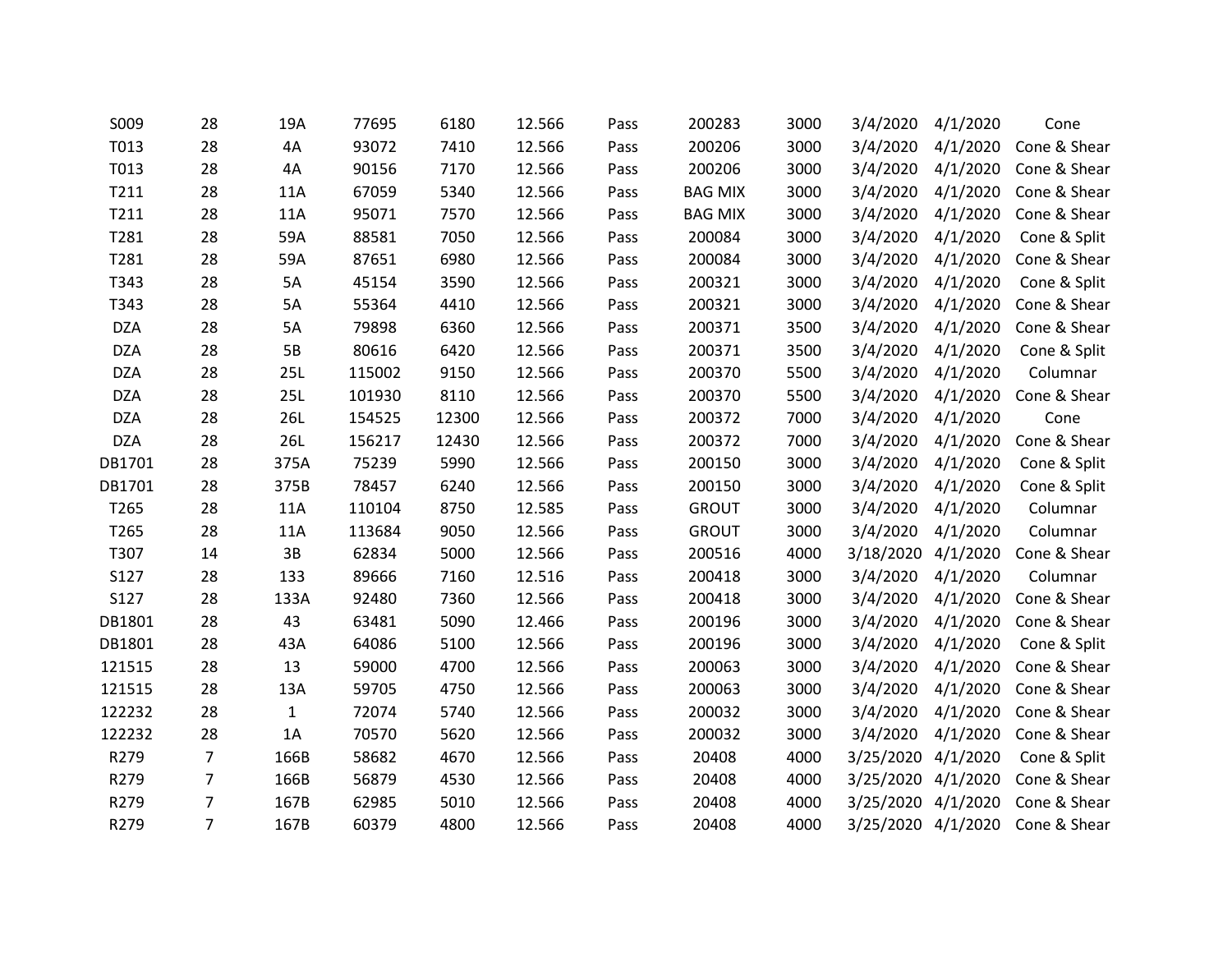| R279   | 7              | 168B          | 55249  | 4400  | 12.566 | Pass | 20408          | 4000 | 3/25/2020 4/1/2020 |          | Cone & Shear |
|--------|----------------|---------------|--------|-------|--------|------|----------------|------|--------------------|----------|--------------|
| R279   | $\overline{7}$ | 168B          | 55886  | 4450  | 12.566 | Pass | 20408          | 4000 | 3/25/2020 4/1/2020 |          | Cone & Shear |
| R279   | $\overline{7}$ | 169C          | 52492  | 4180  | 12.566 | Pass | 20406          | 3000 | 3/25/2020 4/1/2020 |          | Cone & Shear |
| R279   | $\overline{7}$ | 169C          | 50055  | 3980  | 12.566 | Pass | 20406          | 3000 | 3/25/2020 4/1/2020 |          | Cone & Split |
| S127   | $\overline{7}$ | 146B          | 62299  | 4960  | 12.566 | Pass | 200401         | 3000 | 3/25/2020 4/1/2020 |          | Shear        |
| S127   | $\overline{7}$ | 146C          | 60484  | 4810  | 12.566 | Pass | 200401         | 3000 | 3/25/2020 4/1/2020 |          | Cone & Shear |
| 123309 | $\overline{7}$ | 5ARB          | 128267 | 10210 | 12.566 | Pass | 200031         | 8000 | 3/25/2020 4/1/2020 |          | Cone & Split |
| 123309 | $\overline{7}$ | 5ARB          | 116039 | 9230  | 12.566 | Pass | 200031         | 8000 | 3/25/2020 4/1/2020 |          | Cone & Shear |
| S359   | 6HR            | 13B           | 147798 | 5230  | 28.274 | Pass | 200138         | 2500 | 4/1/2020           | 4/2/2020 | Shear        |
| S359   | 6HR            | 13C           | 146668 | 5190  | 28.274 | Pass | 200138         | 2500 | 4/1/2020           | 4/2/2020 | Cone & Split |
| S060   | 28             | 540           | 63642  | 5050  | 12.604 | Pass | 200196         | 3000 | 3/5/2020           | 4/2/2020 | Cone & Shear |
| S060   | 28             | 540A          | 65276  | 5190  | 12.566 | Pass | 200196         | 3000 | 3/5/2020           | 4/2/2020 | Shear        |
| R260   | 28             | <b>IR336A</b> | 73460  | 5850  | 12.566 | Pass | 200110         | 3000 | 3/5/2020           | 4/2/2020 | Columnar     |
| R260   | 28             | <b>IR336B</b> | 67318  | 5360  | 12.566 | Pass | 200110         | 3000 | 3/5/2020           | 4/2/2020 | Cone & Shear |
| S202   | 28             | 121           | 86095  | 6810  | 12.642 | Pass | 200147         | 3000 | 3/5/2020           | 4/2/2020 | Cone         |
| S202   | 28             | 121A          | 80944  | 6440  | 12.566 | Pass | 200147         | 3000 | 3/5/2020           | 4/2/2020 | Columnar     |
| R243   | 28             | 139           | 81439  | 6480  | 12.566 | Pass | 200527         | 3000 | 3/5/2020           | 4/2/2020 | Cone         |
| R243   | 28             | 139A          | 79799  | 6350  | 12.566 | Pass | 200527         | 3000 | 3/5/2020           | 4/2/2020 | Cone         |
| R243   | 28             | 140           | 77349  | 6160  | 12.566 | Pass | 200527         | 3000 | 3/5/2020           | 4/2/2020 | Cone & Shear |
| R243   | 28             | 140A          | 80177  | 6380  | 12.566 | Pass | 200527         | 3000 | 3/5/2020           | 4/2/2020 | Columnar     |
| T234   | 28             | 43            | 160610 | 12760 | 12.592 | Pass | 19345          | 4000 | 3/5/2020           | 4/2/2020 | Columnar     |
| T234   | 28             | 43A           | 145832 | 11600 | 12.566 | Pass | 19345          | 4000 | 3/5/2020           | 4/2/2020 | Cone & Shear |
| T924   | 28             | 4             | 143535 | 11410 | 12.585 | Pass | <b>BAG MIX</b> | 3000 | 3/5/2020           | 4/2/2020 | Cone & Shear |
| T924   | 28             | 4A            | 140755 | 11200 | 12.566 | Pass | <b>BAG MIX</b> | 3000 | 3/5/2020           | 4/2/2020 | Cone & Shear |
| T924   | 28             | 18            | 105188 | 8370  | 12.566 | Pass | <b>BAG MIX</b> | 3000 | 3/5/2020           | 4/2/2020 | Columnar     |
| T924   | 28             | 18A           | 106327 | 8460  | 12.566 | Pass | <b>BAG MIX</b> | 3000 | 3/5/2020           | 4/2/2020 | Cone         |
| T926   | 28             | 3             | 79906  | 6360  | 12.566 | Pass | <b>GROUT</b>   | 3000 | 3/5/2020           | 4/2/2020 | Cone & Shear |
| T926   | 28             | 3A            | 88451  | 7040  | 12.566 | Pass | <b>GROUT</b>   | 3000 | 3/5/2020           | 4/2/2020 | Columnar     |
| DB1701 | 28             | 189A          | 96095  | 7650  | 12.566 | Pass | 200125         | 3000 | 3/5/2020           | 4/2/2020 | Cone         |
| DB1701 | 28             | 189B          | 96759  | 7700  | 12.566 | Pass | 200125         | 3000 | 3/5/2020           | 4/2/2020 | Cone         |
| 106077 | 28             | G19A          | 109951 | 8750  | 12.566 | Pass |                | 4000 | 3/5/2020           | 4/2/2020 | Cone & Split |
| 106077 | 28             | G19A          | 110052 | 8760  | 12.566 | Pass |                | 4000 | 3/5/2020           | 4/2/2020 | Cone & Shear |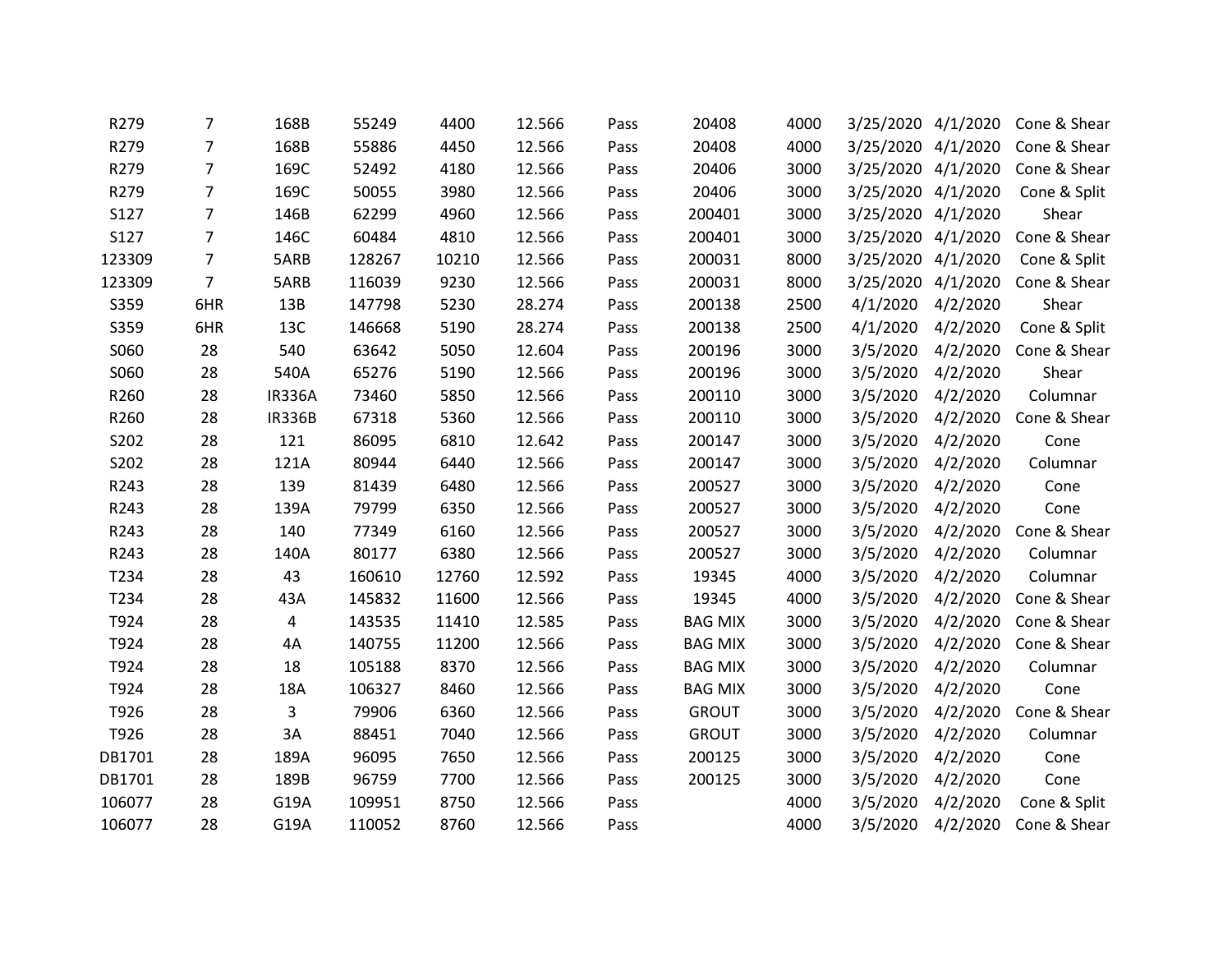|    |       |        |       | 12.566 | Pass | 200359         | 3000  | 3/5/2020 | 4/2/2020 | Cone                  |
|----|-------|--------|-------|--------|------|----------------|-------|----------|----------|-----------------------|
|    | 436A  | 53219  | 4240  | 12.566 | Pass | 200359         | 3000  | 3/5/2020 | 4/2/2020 | Cone & Shear          |
| 28 | 95    | 86354  | 6870  | 12.566 | Pass | 200203         | 3000  | 3/5/2020 | 4/2/2020 | Cone & Shear          |
| 28 | 95A   | 84518  | 6730  | 12.566 | Pass | 200203         | 3000  | 3/5/2020 | 4/2/2020 | Cone & Shear          |
| 28 | 88A   | 99086  | 7890  | 12.566 | Pass | 200065         | 3000  | 3/5/2020 | 4/2/2020 | Columnar              |
| 28 | 88A   | 100058 | 7960  | 12.566 | Pass | 200065         | 3000  | 3/5/2020 | 4/2/2020 | Cone                  |
| 28 | 6A    | 60953  | 4850  | 12.566 | Pass | 200250         | 3000  | 3/5/2020 | 4/2/2020 | Cone & Shear          |
| 28 | 6A    | 63164  | 5030  | 12.566 | Pass | 200250         | 3000  | 3/5/2020 | 4/2/2020 | Cone                  |
| 28 | 12A   | 76624  | 6100  | 12.566 | Pass | <b>BAG MIX</b> | 3000  | 3/5/2020 | 4/2/2020 | Columnar              |
| 28 | 12A   | 93484  | 7440  | 12.566 | Pass | <b>BAG MIX</b> | 3000  | 3/5/2020 | 4/2/2020 | Columnar              |
| 28 | 15A   | 63032  | 5020  | 12.566 | Pass | 200271         | 3000  | 3/5/2020 | 4/2/2020 | Cone                  |
| 28 | 15A   | 62956  | 5010  | 12.566 | Pass | 200271         | 3000  | 3/5/2020 | 4/2/2020 | Cone                  |
| 28 | 5A    | 93353  | 7430  | 12.566 | Pass | 200233         | 3000  | 3/5/2020 | 4/2/2020 | Cone                  |
| 28 | 5A    | 98051  | 7800  | 12.566 | Pass | 200233         | 3000  | 3/5/2020 | 4/2/2020 | Cone                  |
| 28 | 11A   | 78312  | 6230  | 12.566 | Pass | 200320         | 3000  | 3/5/2020 | 4/2/2020 | Cone & Shear          |
| 28 | 11A   | 74538  | 5930  | 12.566 | Pass | 200320         | 3000  | 3/5/2020 | 4/2/2020 | Cone & Shear          |
| 28 | 26ARK | 194747 | 15500 | 12.566 | Pass | 19463          | 10000 | 3/5/2020 | 4/2/2020 | Cone                  |
| 28 | 26ARK | 177134 | 14100 | 12.566 | Pass | 19463          | 10000 | 3/5/2020 | 4/2/2020 | Cone                  |
| 28 | 27D   | 141944 | 11300 | 12.566 | Pass | 200372         | 7000  | 3/5/2020 | 4/2/2020 | Cone & Shear          |
| 28 | 27D   | 141990 | 11300 | 12.566 | Pass | 200372         | 7000  | 3/5/2020 | 4/2/2020 | Cone & Shear          |
| 28 | 497   | 161368 | 5880  | 27.432 | Pass | 200299         | 3000  | 3/5/2020 |          | Cone & Shear          |
| 28 | 497A  | 138945 | 4910  | 28.274 | Pass | 200299         | 3000  | 3/5/2020 | 4/2/2020 | Cone & Shear          |
| 28 | 497D  | 179094 | 6330  | 28.274 | Pass | 200299         | 3000  | 3/5/2020 | 4/2/2020 | Cone                  |
| 28 | 497E  | 180558 | 6390  | 28.274 | Pass | 200299         | 3000  | 3/5/2020 | 4/2/2020 | Cone                  |
| 28 | 90    | 102531 | 8160  | 12.566 | Pass | 200297         | 3000  | 3/5/2020 | 4/2/2020 | Cone                  |
| 28 | 90A   | 95800  | 7620  | 12.566 | Pass | 200297         | 3000  | 3/5/2020 | 4/2/2020 | Cone                  |
| 28 | 15    | 112251 | 8930  | 12.566 | Pass | 200562         | 3000  | 3/5/2020 | 4/2/2020 | Cone                  |
| 28 | 15A   | 114242 | 9090  | 12.566 | Pass | 200562         | 3000  | 3/5/2020 | 4/2/2020 | Cone                  |
| 28 | 1504A | 78157  | 6260  | 12.491 | Pass | 200119         | 3000  | 3/5/2020 | 4/2/2020 | Columnar              |
| 28 | 1504B | 68556  | 5460  | 12.566 | Pass | 200119         | 3000  | 3/5/2020 | 4/2/2020 | Cone & Shear          |
| 28 | 11    | 59341  | 4720  | 12.566 | Pass | 200337         | 3000  | 3/5/2020 | 4/2/2020 | Cone & Shear          |
| 28 | 11A   | 62494  | 4970  | 12.566 | Pass | 200337         | 3000  | 3/5/2020 |          | 4/2/2020 Cone & Shear |
|    | 28    |        |       |        |      |                |       |          |          | 4/2/2020              |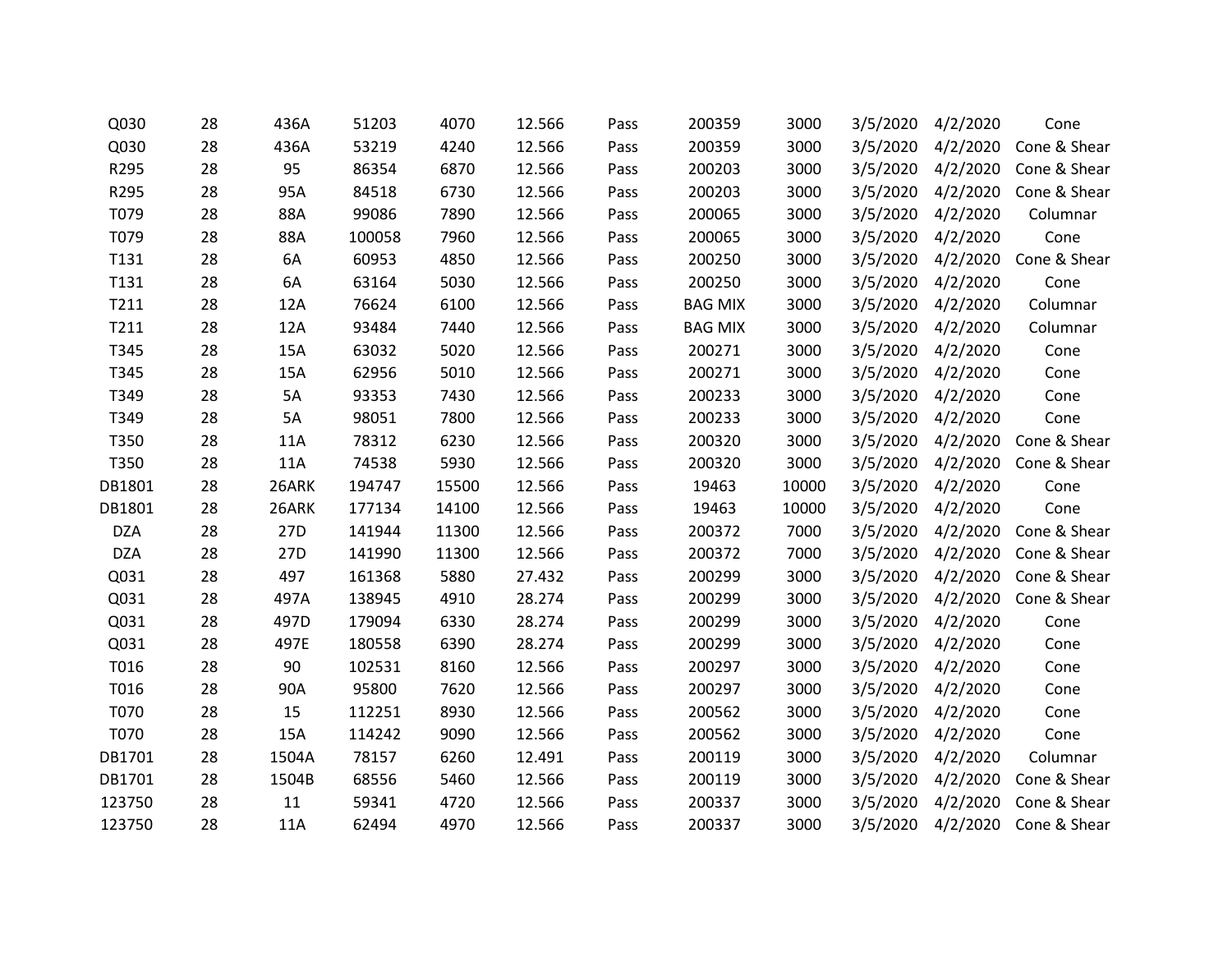| P230   | 28             | 1745          | 70976  | 5650  | 12.566 | Pass | 200154         | 3000 | 3/5/2020           | 4/2/2020          | Cone & Shear                    |
|--------|----------------|---------------|--------|-------|--------|------|----------------|------|--------------------|-------------------|---------------------------------|
| P230   | 28             | 1745A         | 64291  | 5120  | 12.566 | Pass | 200154         | 3000 | 3/5/2020           | 4/2/2020          | Cone & Shear                    |
| T265   | 28             | 12A           | 87640  | 6970  | 12.566 | Pass | <b>GROUT</b>   | 3000 |                    | 3/5/2020 4/2/2020 | Cone & Shear                    |
| T265   | 28             | 12A           | 111229 | 8850  | 12.566 | Pass | <b>GROUT</b>   | 3000 | 3/5/2020           | 4/2/2020          | Cone & Shear                    |
| R279   | 21             | 163B          | 62999  | 5010  | 12.566 | Pass | 200406         | 3000 | 3/12/2020 4/2/2020 |                   | Columnar                        |
| R279   | 21             | 163C          | 64740  | 5150  | 12.566 | Pass | 200406         | 3000 | 3/12/2020 4/2/2020 |                   | Cone & Shear                    |
| R279   | 14             | 164C          | 54762  | 4360  | 12.566 | Pass | 20406          | 3000 | 3/19/2020 4/2/2020 |                   | Cone & Shear                    |
| R279   | 14             | 164C          | 52458  | 4170  | 12.566 | Pass | 20406          | 3000 | 3/19/2020 4/2/2020 |                   | Cone & Shear                    |
| R279   | $\overline{7}$ | 170C          | 45441  | 3620  | 12.566 | Pass | 20406          | 3000 | 3/26/2020 4/2/2020 |                   | Cone & Shear                    |
| R279   | $\overline{7}$ | 170C          | 41450  | 3300  | 12.566 | Pass | 20406          | 3000 | 3/26/2020 4/2/2020 |                   | Cone & Shear                    |
| S127   | $\overline{7}$ | 148B          | 61276  | 4880  | 12.566 | Pass | 200401         | 3000 | 3/26/2020 4/2/2020 |                   | Cone & Shear                    |
| S127   | $\overline{7}$ | 148C          | 63791  | 5080  | 12.566 | Pass | 200401         | 3000 |                    |                   | 3/26/2020 4/2/2020 Cone & Shear |
| S359   | 6HR            | 14B           | 154400 | 5460  | 28.274 | Pass | 200138         | 2500 | 4/2/2020 4/3/2020  |                   | Shear                           |
| S359   | 6HR            | 14C           | 148083 | 5240  | 28.274 | Pass | 200138         | 2500 | 4/2/2020 4/3/2020  |                   | Shear                           |
| S060   | 28             | 541           | 72197  | 5750  | 12.566 | Pass | 200196         | 3000 | 3/6/2020 4/3/2020  |                   | Cone                            |
| S060   | 28             | 541A          | 73925  | 5880  | 12.566 | Pass | 200196         | 3000 | 3/6/2020           | 4/3/2020          | Cone                            |
| S202   | 28             | 122           | 92953  | 7400  | 12.566 | Pass | 200150         | 3000 | 3/6/2020           | 4/3/2020          | Cone & Shear                    |
| S202   | 28             | 122A          | 87425  | 6960  | 12.566 | Pass | 200150         | 3000 | 3/6/2020           |                   | 4/3/2020 Cone & Shear           |
| R243   | 28             | 141           | 62776  | 5000  | 12.566 | Pass | 200527         | 3000 | 3/6/2020           | 4/3/2020          | Cone & Shear                    |
| R243   | 28             | 141A          | 69662  | 5540  | 12.566 | Pass | 200527         | 3000 | 3/6/2020           | 4/3/2020          | Cone                            |
| R243   | 28             | 142           | 60515  | 4820  | 12.566 | Pass | 200527         | 3000 | 3/6/2020           | 4/3/2020          | Cone & Shear                    |
| R243   | 28             | 142A          | 72467  | 5770  | 12.566 | Pass | 200527         | 3000 | 3/6/2020           | 4/3/2020          | Cone                            |
| R260   | 28             | <b>IR337A</b> | 80606  | 6410  | 12.566 | Pass | 200110         | 3000 | 3/6/2020           | 4/3/2020          | Cone & Shear                    |
| R260   | 28             | <b>IR337B</b> | 79721  | 6340  | 12.566 | Pass | 200110         | 3000 | 3/6/2020           | 4/3/2020          | Cone                            |
| T234   | 28             | 44            | 162094 | 12830 | 12.636 | Pass | 19345          | 4000 | 3/6/2020           | 4/3/2020          | Cone                            |
| T234   | 28             | 44A           | 173680 | 13820 | 12.566 | Pass | 19345          | 4000 | 3/6/2020 4/3/2020  |                   | Cone                            |
| T296   | 28             | 1             | 100206 | 7970  | 12.566 | Pass | 200275         | 3000 | 3/6/2020           | 4/3/2020          | Cone                            |
| T296   | 28             | 1A            | 95830  | 7630  | 12.566 | Pass | 200275         | 3000 | 3/6/2020           | 4/3/2020          | Cone                            |
| T924   | 28             | 19            | 134576 | 10720 | 12.554 | Pass | <b>BAG MIX</b> | 3000 | 3/6/2020           | 4/3/2020          | Cone & Shear                    |
| T924   | 28             | 19A           | 39899  | 3180  | 12.566 | Pass | <b>BAG MIX</b> | 3000 | 3/6/2020           | 4/3/2020          | Cone & Shear                    |
| DB1701 | 28             | 190A          | 97129  | 7730  | 12.566 | Pass | 200125         | 3000 | 3/6/2020           | 4/3/2020          | Cone                            |
| DB1701 | 28             | 190B          | 91692  | 7300  | 12.566 | Pass | 200125         | 3000 | 3/6/2020           | 4/3/2020          | Cone                            |
|        |                |               |        |       |        |      |                |      |                    |                   |                                 |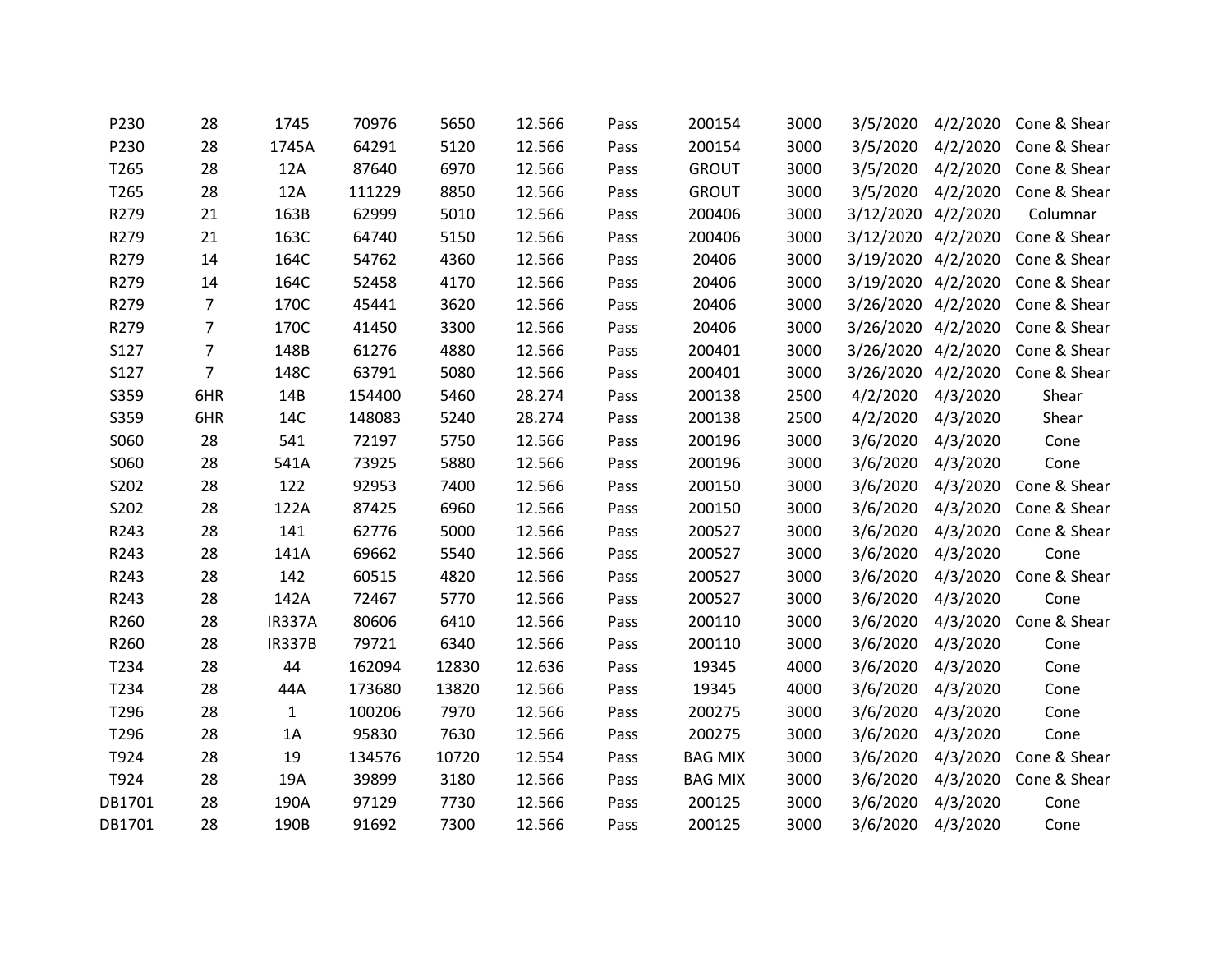| DB1701     | 28 | 191A       | 97056  | 7720 | 12.566 | Pass | 200119 | 3000 | 3/6/2020 |          | 4/3/2020 Cone & Shear |
|------------|----|------------|--------|------|--------|------|--------|------|----------|----------|-----------------------|
| DB1701     | 28 | 191B       | 106386 | 8470 | 12.566 | Pass | 200119 | 3000 | 3/6/2020 | 4/3/2020 | Cone                  |
| DB1701     | 28 | 787A       | 119938 | 9540 | 12.566 | Pass | 200113 | 3000 | 3/6/2020 | 4/3/2020 | Shear                 |
| DB1701     | 28 | 787B       | 114022 | 9080 | 12.56  | Pass | 200113 | 3000 | 3/6/2020 | 4/3/2020 | Cone                  |
| R295       | 28 | 96         | 79587  | 6330 | 12.566 | Pass | 200205 | 3000 | 3/6/2020 | 4/3/2020 | Cone                  |
| R295       | 28 | 96A        | 80372  | 6400 | 12.566 | Pass | 200205 | 3000 | 3/6/2020 | 4/3/2020 | Cone                  |
| T013       | 28 | 5A         | 97052  | 7720 | 12.566 | Pass | 200216 | 3000 | 3/6/2020 | 4/3/2020 | Cone                  |
| T013       | 28 | 5A         | 100159 | 7970 | 12.566 | Pass | 200216 | 3000 | 3/6/2020 | 4/3/2020 | Cone                  |
| T079       | 28 | 89A        | 90795  | 7230 | 12.566 | Pass | 200065 | 4000 | 3/6/2020 | 4/3/2020 | Cone                  |
| T079       | 28 | 89A        | 91737  | 7300 | 12.566 | Pass | 200065 | 4000 | 3/6/2020 | 4/3/2020 | Columnar              |
| T281       | 28 | 60A        | 110291 | 8780 | 12.566 | Pass | 200084 | 3000 | 3/6/2020 | 4/3/2020 | Cone & Shear          |
| T281       | 28 | 60A        | 104496 | 8320 | 12.566 | Pass | 200084 | 3000 | 3/6/2020 | 4/3/2020 | Columnar              |
| T345       | 28 | 16A        | 72355  | 5760 | 12.566 | Pass | 200271 | 3000 | 3/6/2020 | 4/3/2020 | Cone & Shear          |
| T345       | 28 | 16A        | 67038  | 5330 | 12.566 | Pass | 200271 | 3000 | 3/6/2020 | 4/3/2020 | Cone                  |
| T345       | 28 | 17A        | 64128  | 5100 | 12.566 | Pass | 200271 | 3000 | 3/6/2020 |          | 4/3/2020 Cone & Shear |
| T345       | 28 | 17A        | 61306  | 4880 | 12.566 | Pass | 200271 | 3000 | 3/6/2020 | 4/3/2020 | Cone                  |
| DB1601     | 28 | 141        | 57807  | 4600 | 12.566 | Pass | 200341 | 4000 | 3/6/2020 | 4/3/2020 | Cone                  |
| DB1601     | 28 | 141A       | 56464  | 4490 | 12.566 | Pass | 200341 | 4000 | 3/6/2020 |          | 4/3/2020 Cone & Shear |
| <b>DZA</b> | 28 | <b>28L</b> | 115732 | 9210 | 12.566 | Pass | 200370 | 5500 | 3/6/2020 | 4/3/2020 | Cone & Shear          |
| <b>DZA</b> | 28 | 28L        | 118597 | 9440 | 12.566 | Pass | 200370 | 5500 | 3/6/2020 |          | 4/3/2020 Cone & Shear |
| T016       | 28 | 91         | 79729  | 6340 | 12.566 | Pass | 200297 | 3000 | 3/6/2020 |          | 4/3/2020 Cone & Shear |
| T016       | 28 | 91A        | 81945  | 6520 | 12.566 | Pass | 200297 | 3000 | 3/6/2020 | 4/3/2020 | Cone                  |
| T016       | 28 | 92         | 101083 | 8040 | 12.566 | Pass | 200297 | 3000 | 3/6/2020 | 4/3/2020 | Cone                  |
| T016       | 28 | 92A        | 98707  | 7850 | 12.566 | Pass | 200297 | 3000 | 3/6/2020 | 4/3/2020 | Cone                  |
| DB1701     | 28 | 1505A      | 72580  | 5780 | 12.566 | Pass | 200119 | 3000 | 3/6/2020 | 4/3/2020 | Cone                  |
| DB1701     | 28 | 1505B      | 69268  | 5510 | 12.566 | Pass | 200119 | 3000 | 3/6/2020 | 4/3/2020 | Cone                  |
| 125190     | 28 | 12         | 64683  | 5150 | 12.566 | Pass | 200337 | 3000 | 3/6/2020 | 4/3/2020 | Columnar              |
| 125190     | 28 | 12A        | 63046  | 5020 | 12.566 | Pass | 200337 | 3000 | 3/6/2020 | 4/3/2020 | Cone & Shear          |
| 125190     | 28 | 13         | 85045  | 6770 | 12.566 | Pass | 200337 | 3000 | 3/6/2020 | 4/3/2020 | Cone & Shear          |
| 125190     | 28 | 13A        | 78074  | 6210 | 12.566 | Pass | 200337 | 3000 | 3/6/2020 | 4/3/2020 | Cone & Shear          |
| P230       | 28 | 1746       | 63845  | 5080 | 12.566 | Pass | 200154 | 3000 | 3/6/2020 |          | 4/3/2020 Cone & Shear |
| P230       | 28 | 1746A      | 61289  | 4880 | 12.566 | Pass | 200154 | 3000 | 3/6/2020 |          | 4/3/2020 Cone & Shear |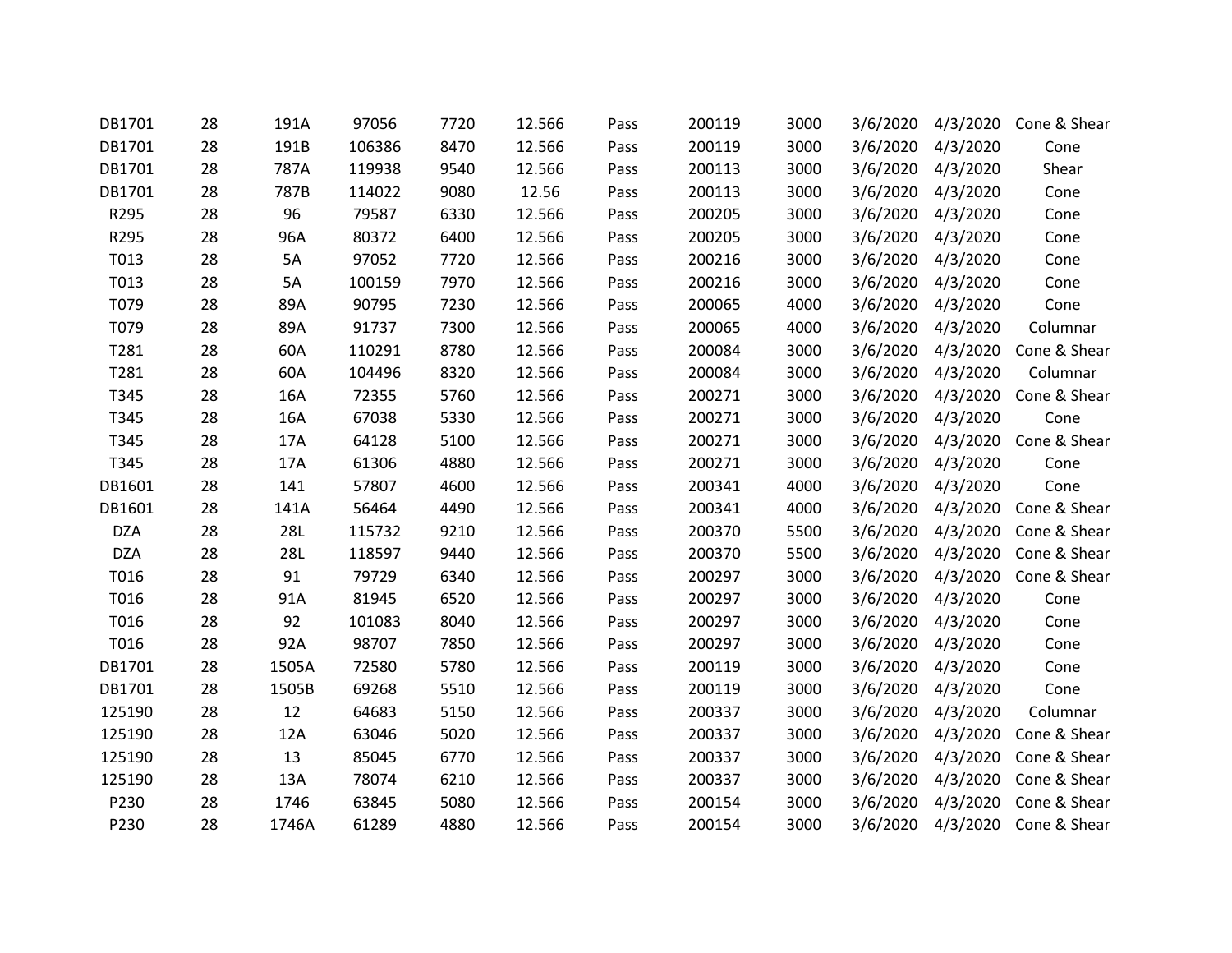| 28             | 1747         | 74890  | 5960 | 12.566 | Pass | 200154         | 3000 | 3/6/2020 | 4/3/2020 | Cone & Shear                                                                                                                                                                             |
|----------------|--------------|--------|------|--------|------|----------------|------|----------|----------|------------------------------------------------------------------------------------------------------------------------------------------------------------------------------------------|
| 28             | 1747A        | 72519  | 5770 | 12.566 | Pass | 200154         | 3000 | 3/6/2020 | 4/3/2020 | Cone                                                                                                                                                                                     |
| 28             | 458A         | 96646  | 7690 | 12.566 | Pass | 200368         | 4000 | 3/6/2020 |          | Cone                                                                                                                                                                                     |
| 28             | 458A         | 97210  | 7740 | 12.566 | Pass | 200368         | 4000 | 3/6/2020 | 4/3/2020 | Columnar                                                                                                                                                                                 |
| 28             | 459A         | 88072  | 7010 | 12.566 | Pass | 200368         | 4000 | 3/6/2020 | 4/3/2020 | Cone                                                                                                                                                                                     |
| 28             | 459A         | 86915  | 6920 | 12.566 | Pass | 200368         | 4000 | 3/6/2020 | 4/3/2020 | Columnar                                                                                                                                                                                 |
| 28             | 460A         | 63019  | 5010 | 12.566 | Pass | 6220025        | 3000 | 3/6/2020 | 4/3/2020 | Cone                                                                                                                                                                                     |
| 28             | 460A         | 63442  | 5050 | 12.566 | Pass | 6220025        | 3000 | 3/6/2020 | 4/3/2020 | Cone                                                                                                                                                                                     |
| 28             | 1A           | 61038  | 4850 | 12.598 | Pass | <b>BAG MIX</b> | 3000 | 3/6/2020 | 4/3/2020 | Columnar                                                                                                                                                                                 |
| 28             | 1A           | 59852  | 4760 | 12.566 | Pass | <b>BAG MIX</b> | 3000 | 3/6/2020 | 4/3/2020 | Cone & Shear                                                                                                                                                                             |
| 28             | $\mathbf{1}$ | 76208  | 6060 | 12.566 | Pass |                | 3000 | 3/6/2020 | 4/3/2020 | Cone & Shear                                                                                                                                                                             |
| 28             | 1A           | 77149  | 6140 | 12.566 | Pass |                | 3000 | 3/6/2020 | 4/3/2020 | Cone                                                                                                                                                                                     |
| 28             | 2067         | 133916 | 4740 | 28.274 | Pass | 200144         | 3000 | 3/6/2020 | 4/3/2020 | Cone & Shear                                                                                                                                                                             |
| 28             | 2067B        | 115488 | 4080 | 28.274 | Pass | 200144         | 3000 | 3/6/2020 | 4/3/2020 | Cone & Split                                                                                                                                                                             |
| 28             | 2068A        | 76400  | 6080 | 12.566 | Pass | 200119         | 3000 | 3/6/2020 | 4/3/2020 | Cone & Shear                                                                                                                                                                             |
| 28             | 2068B        | 68538  | 5450 | 12.566 | Pass | 200119         | 3000 | 3/6/2020 | 4/3/2020 | Cone & Shear                                                                                                                                                                             |
| 28             | 134          | 99540  | 7950 | 12.522 | Pass | 200204         | 3000 | 3/6/2020 | 4/3/2020 | Cone                                                                                                                                                                                     |
| 28             | 134A         | 101279 | 8060 | 12.566 | Pass | 200204         | 3000 | 3/6/2020 | 4/3/2020 | Cone & Shear                                                                                                                                                                             |
| 28             | 135          | 89946  | 7160 | 12.566 | Pass | 200204         | 3000 | 3/6/2020 | 4/3/2020 | Cone                                                                                                                                                                                     |
| 28             | 135A         | 88450  | 7040 | 12.566 | Pass | 200204         | 3000 | 3/6/2020 | 4/3/2020 | Cone                                                                                                                                                                                     |
| 28             | 450          | 45361  | 3610 | 12.566 | Pass | 200260         | 3000 | 3/6/2020 | 4/3/2020 | Cone & Shear                                                                                                                                                                             |
| 28             | 450A         | 45598  | 3630 | 12.566 | Pass | 200260         | 3000 | 3/6/2020 | 4/3/2020 | Shear                                                                                                                                                                                    |
| 28             | 45           | 91070  | 7160 | 12.711 | Pass | 200392         | 3000 | 3/6/2020 | 4/3/2020 | Cone                                                                                                                                                                                     |
| 28             | 45A          | 86977  | 6920 | 12.566 | Pass | 200392         | 3000 | 3/6/2020 | 4/3/2020 | Cone                                                                                                                                                                                     |
| $\overline{7}$ | 147C         | 68834  | 5480 | 12.566 | Pass | 200256         | 3000 |          |          | Cone & Shear                                                                                                                                                                             |
| $\overline{7}$ | 150B         | 53218  | 4230 | 12.566 | Pass | 200204         | 3000 |          |          | Cone & Shear                                                                                                                                                                             |
| $\overline{7}$ | 150C         | 56989  | 4540 | 12.566 | Pass | 200204         | 3000 |          |          | Columnar                                                                                                                                                                                 |
| 9              | <b>8B</b>    | 39781  | 3170 | 12.566 | Pass |                | 3000 |          |          | Cone & Shear                                                                                                                                                                             |
| 9              | 8C           | 39724  | 3160 | 12.566 | Pass |                | 3000 |          |          | Cone & Shear                                                                                                                                                                             |
| $\overline{7}$ | <b>9B</b>    | 39976  | 3180 | 12.566 | Pass |                | 3000 |          |          | Cone & Shear                                                                                                                                                                             |
| $\overline{7}$ | 9C           | 38601  | 3070 | 12.566 | Pass |                | 3000 |          |          | Cone & Shear                                                                                                                                                                             |
| 8              | 147B         | 41536  | 3310 | 12.566 | Pass | 200418         | 3000 |          |          | Shear                                                                                                                                                                                    |
|                |              |        |      |        |      |                |      |          |          | 4/3/2020<br>3/27/2020 4/3/2020<br>3/27/2020 4/3/2020<br>3/27/2020 4/3/2020<br>3/25/2020 4/3/2020<br>3/25/2020 4/3/2020<br>3/27/2020 4/3/2020<br>3/27/2020 4/3/2020<br>3/26/2020 4/3/2020 |